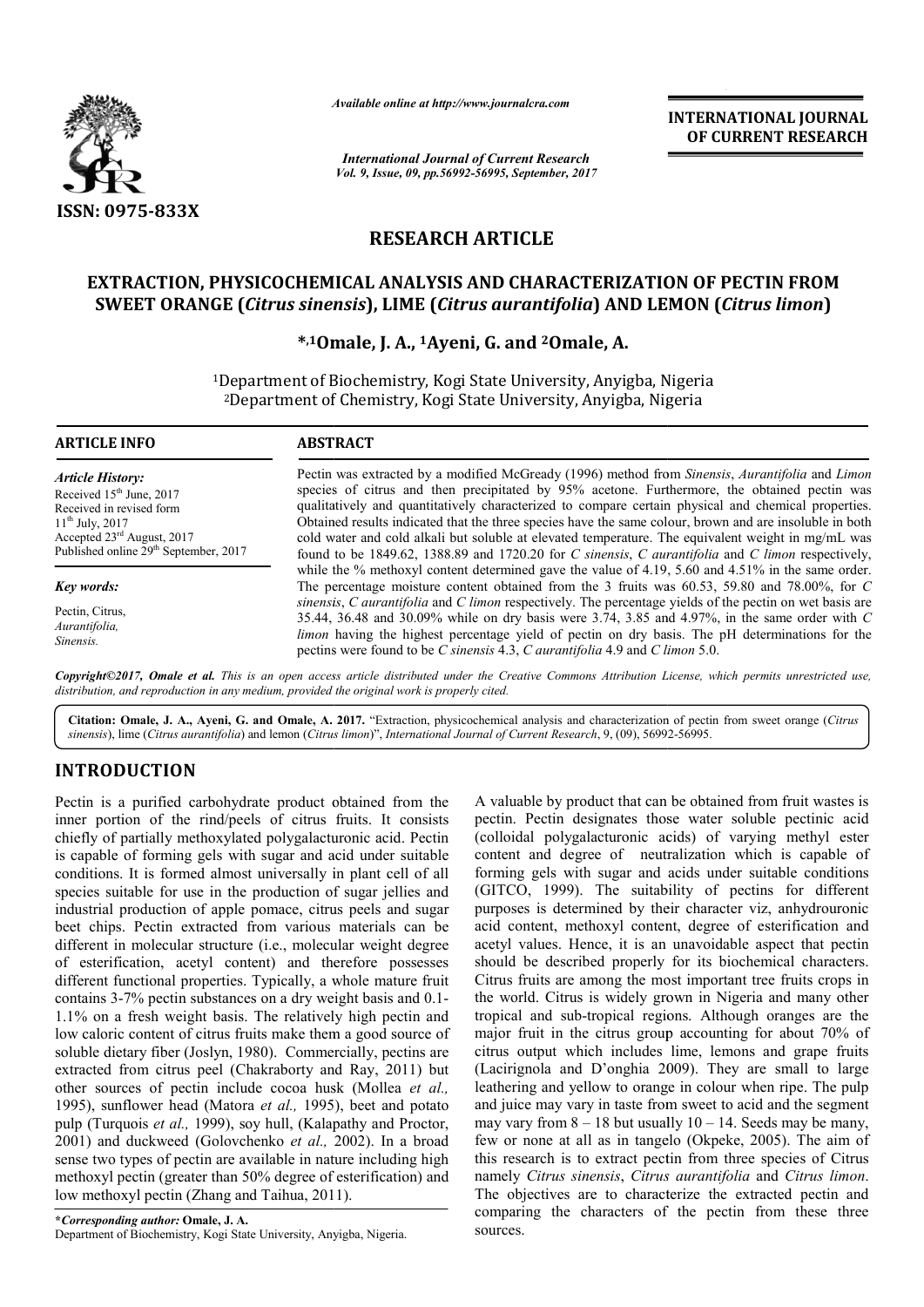# **MATERIALS AND METHODS**

Metler Toledo digital balance, Laboratory oven by Surgifield, England, pH meter, Vacuum extractor. Acetone, Ethanol, HCl, NaCl, NaOH all manufactured by BDH England.

#### **Sample preparation**

Mature citrus fruits (*Citrus sinensis, Citrus aurantifolia* and *Citrus limon)* were purchased from Anyigba central Market, Kogi State Nigeria. The fruits were examined to ascertain their wholesomeness. Each of the fruits were split/cut into four parts and the peel removed (a soft white substance inside the skin of citrus fruits), then the peels were further cut into smaller pieces for easy drying and washed with plenty of water to remove the Glycosides (the bitter taste of the peels) and then weighed with a digital weighing balance before being air dried to constant weight in the oven.

#### **Extraction of Pectin from Citrus samples**

Extraction was carried out according to McGready (1996) with slight modification. The dried peels were transferred into a beaker (1000 mL) containing 650 mL of water; 2.5 mL hydrochloric acid was added to give a pH of 2.2. Each of the fruits was then boiled for 45 min. Thereafter, the peels were removed from the extracts by filtering through a whatman No. 1 filter study. The extracted pectin was washed with 250 mL boiled water and the combined filter allowed to cool to 25°C to minimize heat degradation. The extracted pectin was precipitated by adding 200 mL 95% acetone to 100 mL of the extracted pectin with thorough stirring and left for 30 min to allow the pectin float on the surface. The gelatinous pectin flocculants was then skimmed off. The extracted pectin was purified by washing in 200 mL acetone and then pressed on a nylon cloth to remove the residual HCl and universal salt. The resulting pectin was weighed and shredded into small pieces and was air dried. Finally, the dried pectin was further reduced into smaller pieces using a pestle and mortar and weighed using a digital weighing balance. Percentage yield of pectin from initial wet peels was then determined on both wet and dry weight basis.

### **Characterization of extracted pectin**

The dried pectin obtained from the various peels of the three fruits was subjected to the following qualitative and quantitative test to characterize them.

- **Colour:** This was done by visual observation
- **Solubility of dry pectin in cold and hot water:** This was carried out by the method of Fishman *et al*., 1984. Briefly, (0.25%) of the pectin samples were separately placed in a conical flask with 10 mL of 95% ethanol added followed by 50 mL distilled water. The mixture was shaken vigorously to form a suspension which was then heated at 85-95°C for 15 min.
- **Solubility of pectin solution in cold and hot alkali (NaOH):** To 1 mL and 0.1 N NaOH was added 5ml pectin solution and then heated at 85-90°C for 15 min, (Joslyn, 1980).
- **pH** determination: The choice of the pH was made by preparing a buffer at pH 7.0 and the temperature adjusted to 28°C, the glass electrode standardized with standard buffer solution with the electrode rinsed with

distilled water before inserting into the pectin solution and pH was read off.

• **Equivalent weight determination:** Pectin sample (0.5 g) was weighed into a 250 mL conical flask and moistened with 5 mL ethanol, 1.0 g sodium chloride was added to the mixture followed by 100 mL distilled water and few drops of phenol red indicator. Care was taken at this point to ensure that all the pectin had dissolved and that no clumping occurred at the sides of the flask before the solution was then slowly titrated (to avoid possible de-esterification) with 0.1 M NaoH to a pink colour at the endpoint.

Equivalent weight was calculated using the equation below: Equivalent Weight = (Weight of Pectin Sample / Volume of Alkali (cm<sup>3</sup>) × Molarity of Alkali) × 100%.

**Methoxyl content determination:** This was done by using the neutralized solution obtained during the equivalent weight determination by the saponification of the pectin followed by titration of the liberated acid i.e., 25 mL of 0.25 M NaOH was added to the neutralized solution used in the equivalent weight determination. The mixture was stirred thoroughly and allowed to stand for 30 min at ambient temperature. The percentage content was calculated using the equation below:

Methoxyl content % = (Volume of alkali (cm<sup>3</sup>) × Alkali × Weight / Weight of Pectin Sample (mg))  $\times$  100

**Ash content determination:** Five grams of each of the sample was accurately weighed into a weighed empty crucible separately. The crucible was transferred to a furnace set at 60°C to burn off all the organic matter. The carbon charred and then burnt off as carbon dioxide, leaving a dark ash; this process lasted for 24 h. The crucible was taken out of the furnace and placed in a desiccator to cool. The crucible after cooling was reweighed again. This was calculated using:

Ash Content (%) = (Weight of Ash / Weight of Sample)  $\times$  100

**Moisture content determination:** A dried empty petri-dish was dried in an oven, cooled in a dessicator and weighed. Five grams of the pectin samples was transferred into the crucibles in the oven which was set at 130°C for 1 h thereafter the petridish was removed, cooled in a dessicator and weighed. This process was repeated once. The moisture content was calculated using:

Moisture Content  $(%) = (Weight of the Residue / Weight of)$ the Sample)  $\times$  100%

### **Statistical analysis**

Mean values ±SD of replicate determinations were taken for each analysis. Significantly, different results were established at  $p = 0.05$  confidence level.

### **RESULTS AND DISCUSSION**

The characteristic colour of pectin obtained from the three samples were dark brown for *Citrus sinensis,* dark brown for *Citrus aurantifolia* and light brown for *Citrus limon* while according to IPPA (2009), pectin are usually light in color.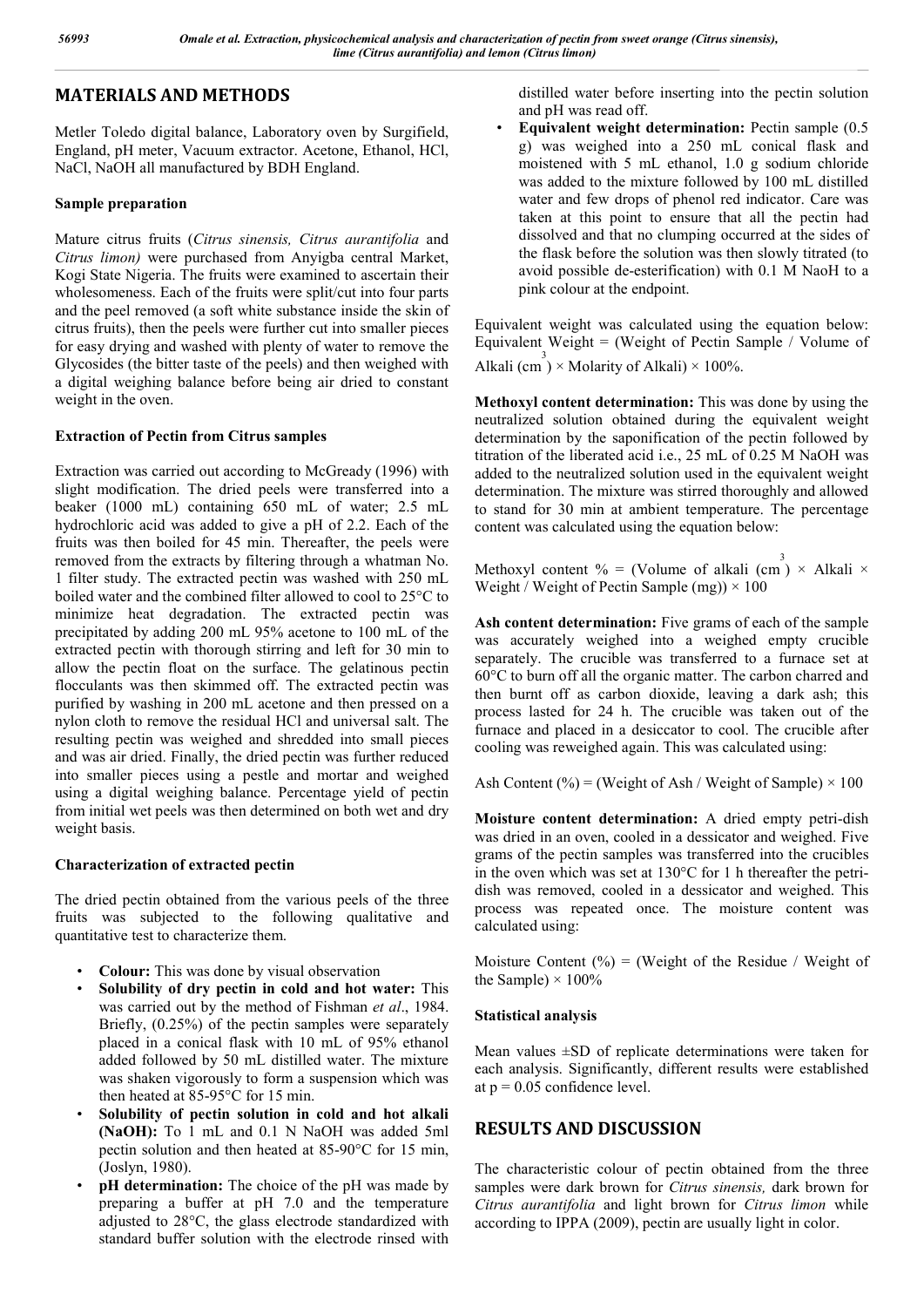| <b>Parameters</b>                             | Citrus sinensis | Citrus aurantifolia  | Citrus limon         |
|-----------------------------------------------|-----------------|----------------------|----------------------|
| Colour                                        | Dark brown      | Dark brown           | light brown          |
| Solubility in cold water insoluble suspension |                 | insoluble suspension | insoluble suspension |
| Solubility in hot water mixture dissolves     |                 | mixture dissolves    | mixture Dissolves    |
| Solubility in cold alkali Yellow ppt formed   |                 | Yellow ppt formed    | Yellow ppt formed    |
| Solubility in hot alkali Suspension dissolves |                 | Suspension dissolves | Suspension dissolves |

**Table 1. Results for the physicochemical analysis of the samples**

**Table 2. Results showing Characterized parameters of the samples**

| <b>Parameters</b>       | Citrus sinensis     | Citrus aurantifolia | Citrus limon      |
|-------------------------|---------------------|---------------------|-------------------|
| % Yield of pectin (wet) | $35.44 \pm 1.08$    | $36.48 \pm 0.09$    | $30.09 \pm 0.23$  |
| % Yield of pectin (dry) | $3.74 \pm 0.01$     | $3.58 \pm 0.29$     | $4.97\pm0.01$     |
| Equivalent weight       |                     |                     |                   |
| (mg/mol)                | $1849.62 \pm 10.43$ | 1388.89±6.63        | $1720.20\pm 6.82$ |
| Methoxyl content        | $4.19\pm0.02$       | $5.60 \pm 0.03$     | $4.51 \pm 0.02$   |
| Moisture content        | $60.53 \pm 0.42$    | 59.80±1.59          | $78.00 \pm 2.00$  |
| Ash content             | $1.83 \pm 0.76$     | $1.83 \pm 0.29$     | $1.00 \pm 0.50$   |
| pH                      | 4.3                 | 4.9                 | 5.0               |

The reasons for this difference could be due to factors such as surface contamination, environmental factors and types of fruits used might have contributed to the discrepancy in color. It could also be due to the amount of acetone used for precipitation and purification during the experiment (McGready, 1996). Table 1 summerizes the results of the qualitative analysis of the samples. In cold alkali, (NaOH), just like in cold water, the pectin suspension obtained from the fruits gave a yellow gelatinuous precipitate which turned white on activation for 15 min. This shows the unstable nature of pectin in alkaline solutions. The obtained result is in agreement with literature (Fishman *et al*., 1993). From Table 2, the equivalent weight in mg/mL was found to be 1849.62, 1388.89 and 1720.20 for *C sinensis*, *C aurantifolia* and *C limon* respectively, while the % methoxyl content determined gave the value of 4.19, 5.60 and 4.51% in the same order. These values are fall within the agreed limit as confirmed from literature. Kumar and Chauchan (2010) showed that equivalent weight range from  $368 - 1632$  for citrus pectin and Aina et al., (2012) demonstrated that methoxyl content varies from 0.2 – 12%. Since all the values obtained experimentally were below 7%, it therefore means that the pectin extracted were of low ester characterization indicating that it is good in terms of quality. The slight difference could be due to geographical location. The percentage moisture content obtained from the 3 fruits was 60.53, 59.80 and 78.00%, for *C sinensis*, *C aurantifolia* and *C limon* respectively. The percentage yields of the pectin on wet basis are 16.71, 15.92 and 15.70% while on dry basis were 3.74, 3.85 and 4.97%, in the same order with *C limon* having the highest percentage yield of pectin. The pH determinations for the pectins were found to be *C sinensis* 4.3, *C aurantifolia* 4.9 and *C limon* 5.0. According to Axelos *et al*., (1991) degree of methylation affects stability of pectin and since low pectin is stable at pH  $5 - 6$  it may mean that there is a greater degree of methylation here. Also, added is the fact that aqueous solution of pectin is slightly acidic (Fishman *et al.*, 1984).

#### **REFERENCES**

Aina, V.O., Mustapha M. Barau, O.A. Mamman, Amina Zakari, Hauwa Haruna, M.S. Hauwa Umar and Yagana Baba Abba, 2012. Extraction and Characterization of Pectin from Peels of Lemon (*Citrus limon*), Grape Fruit (*Citrus paradisi*) and Sweet Orange (*Citrus sinensis*).

*British Journal of Pharmacology and Toxicology* 3(6): 259 - 262.

- Axelos, M. A. V. 1990. Ion complexation of biopolymers: macromolecular structure and viscoelastic properties of gels. Macromol symp, 323 – 328.
- Chakraborty A. Ray S. 2011. Development of a process for the extraction of pectin from citrus fruit wastes viz lime peel, spent guava extract. *International Journal of Food Safety* 13: 391-397
- Fishman, M.L., P.E. Pferffer, R.A. Barford and K.W. Donar 1984. Studies of pectin solution properties by high performance exclusion chromatography. *J. Agric. Food Chem*., 32(2): 372-378.
- GITCO 1999. Twenty-five Prospective Food Processing Projects. Gujarat Industrial and Technical Consultancy Organization Ltd., (GGITCO) House, Ahmadabad, 2: 52.
- Golovchenko VV, Ovoda RG, Shashkov AS, Odovov YS. 2002. Studies of the pectic poly-saccharide from duckweed lemna minor L. phytochemicals. 60: 89-97.
- IPPA 2009. International Pectin Producers Association. Retrieved from: www.interscience.com, (Accessed on: July 26, 2016).
- Joslyn, M.N. 1980. Methods of Food Analysis, Physical Chemical and Instrumentation Method of Analysis. 2nd edn., Academic Press, New York, 5: 67-70.
- Kalapathy U, Proctor A. 2001. Effect of acid extraction of pectin from plant material by different pH. Carbohydrate polymer 43: 62-69.
- Kumar, A and Chauha, G.S. 2010. Extraction and characterization of pectin from apple pomace and its evaluation as lipase inhibitor. *Carbohydrate polymer,* 82:  $454 - 459$ .
- Lacirignola, C and D'Onghia, A. M. 2009. The Mediterranean citriculture: Production and perspectives, a serious threat to the Mediterranean citrus industry CIHEAM, 13 – 17.
- Matora VA, Korshunova VE, Shkodina OG, Zhemerichkin DA, Ptitchikina NM, Morris ER. 1995. The application of bacterial enzymes extraction of pectin from pumpkin and sugar beet. *Food hydro colloids* 9: 43 - 46.
- McGready, R.M. 1996. Extraction of Pectin from Citrus Peels and Conversion of Pectin Acid. 2nd Edn., Academic Press, New York, 4: 167-170.
- Mollea C, Chiampo F. Conti R. 2008. Extraction and characterization of pectin from cocoa husks: A preliminary study. *Food chemistry* 107: 1353 - 1356.